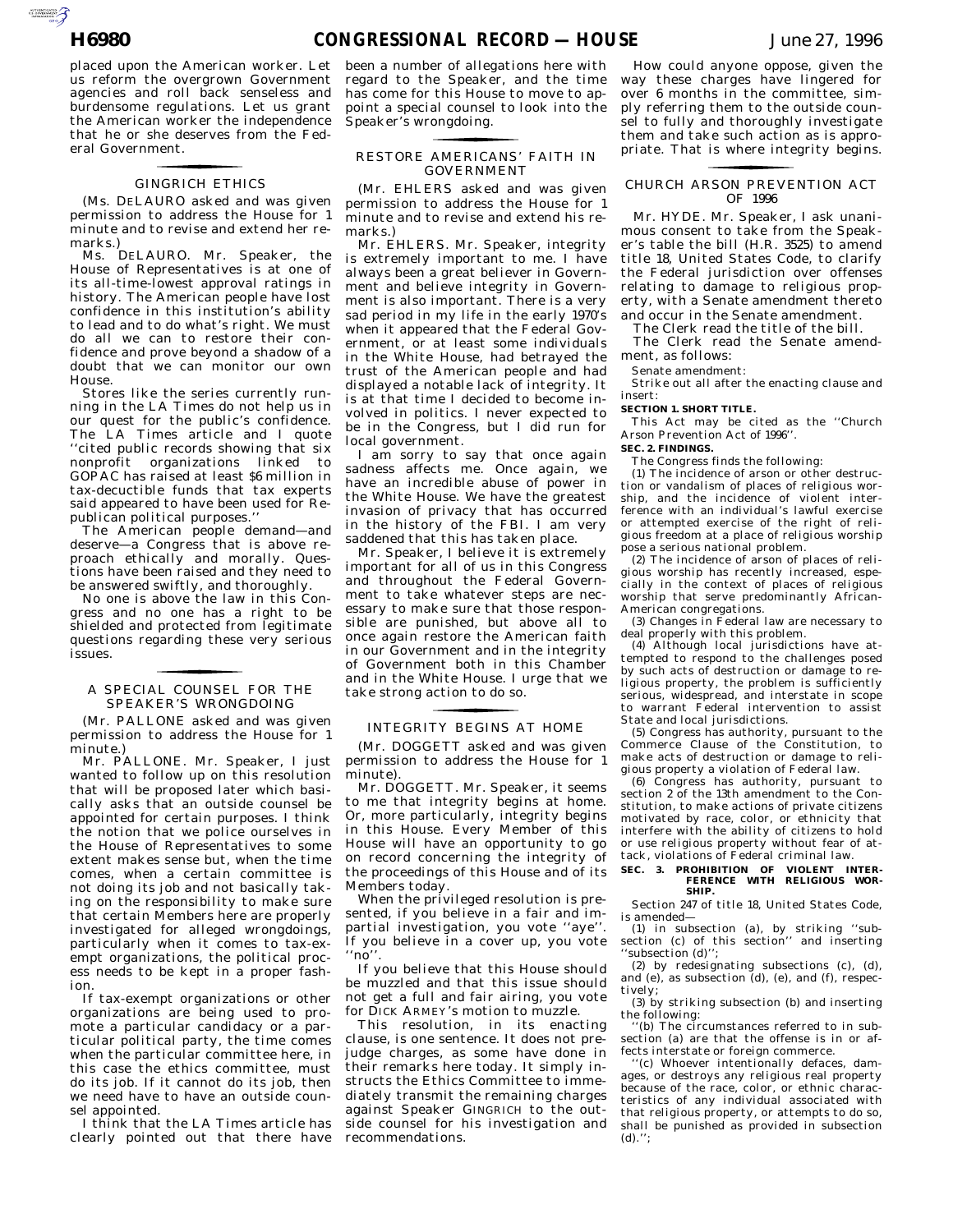(4) in subsection (d), as redesignated—

(A) in paragraph (2)— (i) by inserting ''to any person, including any public safety officer performing duties as a direct or proximate result of conduct prohibited by this section,'' after ''bodily injury''; and

(ii) by striking ''ten years'' and inserting ''20 years'';

(B) by redesignating paragraphs (2) and (3) as paragraphs (3) and (4), respectively; (C) by inserting after paragraph (1) the fol-

lowing: ..........<br>'(2) if bodily injury results to any person,

including any public safety officer performing duties as a direct or proximate result of conduct prohibited by this section, and the violation is by means of fire or an explosive, a fine under this title or imprisonment for not more than 40 years, or both;'';

(5) in subsection (f), as redesignated—

(A) by striking ''religious property'' and inserting ''religious real property'' both places it appears; and

(B) by inserting '', including fixtures or religious objects contained within a place of religious worship'' before the period; and

(6) by adding at the end the following new subsection:

'(g) No person shall be prosecuted, tried, or punished for any noncapital offense under this section unless the indictment is found or the information is instituted not later than 7 years after the date on which the offense was committed."

#### **SEC. 4. LOAN GUARANTEE RECOVERY FUND.**

(a) IN GENERAL.—

(1) IN GENERAL.—Using amounts described in paragraph (2), the Secretary of Housing and Urban Development (referred to as the ''Secretary'') shall make guaranteed loans to financial institutions in connection with loans made by such institutions to assist organizations described in section 501(c)(3) of the Internal Revenue Code of 1986 that have been damaged as a result of acts of arson or terrorism in accordance with such procedures as the Secretary shall establish by regulation.

(2) USE OF CREDIT SUBSIDY.—Notwithstanding any other provision of law, for the cost of loan guarantees under this section, the Secretary may use not more than \$5,000,000 of the amounts made available for fiscal year 1996 for the credit subsidy provided under the General Insurance Fund and the Special Risk Insurance Fund.

(b) TREATMENT OF COSTS.—The costs of guaranteed loans under this section, including the cost of modifying loans, shall be as defined in section 502 of the Congressional Budget Act of 1974.

(c) LIMIT ON LOAN PRINCIPAL.—Funds made available under this section shall be available to subsidize total loan principal, any part of which is to be guaranteed, not to exceed \$10,000,000.

(d) TERMS AND CONDITIONS.—The Secretary shall—

(1) establish such terms and conditions as the Secretary considers to be appropriate to provide loan guarantees under this section, consistent with section 503 of the Credit Reform Act; and

(2) include in the terms and conditions a requirement that the decision to provide a loan guarantee to a financial institution and the amount of the guarantee does not in any way depend on the purpose, function, or identity of the organization to which the financial institution has made, or intends to make, a loan.

#### **SEC. 5. COMPENSATION OF VICTIMS; REQUIRE-MENT OF INCLUSION IN LIST OF CRIMES ELIGIBLE FOR COMPENSA-TION.**

Section 1403(d)(3) of the Victims of Crime Act of 1984 (42 U.S.C. 10602(d)(3)) is amended

by inserting ''crimes, whose victims suffer death or personal injury, that are described in section 247 of title 18, United States Code,'' after ''includes''.

# **SEC. 6. AUTHORIZATION FOR ADDITIONAL PER-SONNEL TO ASSIST STATE AND LOCAL LAW ENFORCEMENT.**

There are authorized to be appropriated to the Department of the Treasury and the Department of Justice, including the Community Relations Service, in fiscal years 1996 and 1997 such sums as are necessary to increase the number of personnel, investigators, and technical support personnel to investigate, prevent, and respond to potential violations of sections 247 and 844 of title 18, United States Code.

#### **SEC. 7. REAUTHORIZATION OF HATE CRIMES STA-TISTICS ACT.**

The first section of the Hate Crimes Statistics Act (28 U.S.C. 534 note) is amended—

(1) in subsection (b), by striking ''for the calendar year 1990 and each of the succeeding 4 calendar years'' and inserting ''for each calendar year''; and

(2) in subsection (c), by striking ''1994'' and inserting ''2002''.

### **SEC. 8. SENSE OF THE CONGRESS.**

The Congress—

(1) commends those individuals and entities that have responded with funds to assist in the rebuilding of places of worship that have been victimized by arson; and

(2) encourages the private sector to continue these efforts so that places of worship that are victimized by arson, and their affected communities, can continue the rebuilding process with maximum financial support from private individuals, businesses, charitable organizations, and other non-profit entities.

Mr. HYDE (during the reading). Mr. Speaker, I ask unanimous consent that the Senate amendment be considered as read and printed in the RECORD.

The SPEAKER pro tempore (Mr. WHITE). Is there objection to the request of the gentleman from Illinois?

Mr. CONYERS. Mr. Speaker, reserving the right to object, I, of course, do not intend to object. I make this reservation so that we may have an opportunity to clarify how this text, which has been substituted by the other body, differs from the House-passed version of the legislation.

It is my understanding, Mr. Speaker, that this bill makes abundantly clear the jurisdiction federally under the Constitution's interstate commerce clause and the 13th amendment, increases maximum penalties for church arsons where bodily injury occurs, includes religious fixtures and objects as covered property, provides \$5 million in HUD loan guarantees and reauthorizes the Hate Crimes Statistic Act.

I wonder if this is the chairman's understanding, Mr. Speaker, and I will yield to the gentleman from Illinois for the purpose of elaboration on this point and observe that the unanimity of our cause has been underlined by the gentleman from Oklahoma, Mr. J.C. WATTS, in the work that he and other Members on the gentleman's side have been doing, along with the gentlewoman from Texas, Ms. SHEILA JACK-SON-LEE, the gentleman from Georgia, Mr. SANFORD BISHOP, and the gentlewoman from North Carolina, Mrs. EVA CLAYTON.

Mr. HYDE. Mr. Speaker, will the gentleman yield?

Mr. CONYERS. I yield to the gentleman from Illinois.

#### $\Box$  1245

Mr. HYDE. Mr. Speaker, I thank the gentleman, and I want to congratulate the gentleman for his being the chief cosponsor of this legislation and his important work in advancing it to the point where it is today ready for passage.

The Senate amendment retains the provisions of the House version, which amends section 247 of title XVIII to eliminate the \$1 minimum, to clarify the interstate commerce requirement, and to make it a crime to destroy religious property due to the racial or ethnic character of persons affiliated with the property.

The Senate amendment includes the House language making personal injury victims of section 247-type crimes eligible under the Victims of Crime Act, but does not create a priority for those victims. The Senate amendment also corresponds the penalties in section 247 to those in the Federal arson statute.

The Senate amendment includes a \$5 million loan guarantee program under HUD to assist in the rebuilding of nonprofit property damaged by arson or terrorism. This provision has been cleared with the Committee on Banking and Financial Services.

The Senate amendment authorizes funding to the Departments of Treasury and Justice in 1996 and 1997 for personnel to investigate and respond to violations of section 247 and section 844 of title XVIII. The Senate amendment reauthorizes the Hate Crimes Statistics Act for 6 years, through the year 2002.

Mr. CONYERS. Mr. Speaker, I thank the chairman of the Committee on the Judiciary for his excellent clarification. I commend him personally for the way that, as the sponsor of this measure, he was worked with all the Members, not only on the committee but in the Congress, and I might commend the House itself for the enormous rapidity with which we have acted. I think that the action this Congress has taken and the speed with which we have moved serves notice to all wouldbe terrorists of the domestic variety that the Federal and State governments will use all of their activities and resources to prosecute these destroyers of houses of worship. They can run but they cannot hide, and when found, they will be vigorously prosecuted.

Mr. Speaker, I withdraw my reservation of objection.

Mr. WATT of North Carolina. Reserving the right to object, Mr. Speaker, I wanted to do so to heap further praise on the chairman of the committee and on the ranking member, the gentleman from Michigan [Mr. CONYERS], for the haste with which they have moved this legislation along, and also to heap additional praise on the Senate for doing